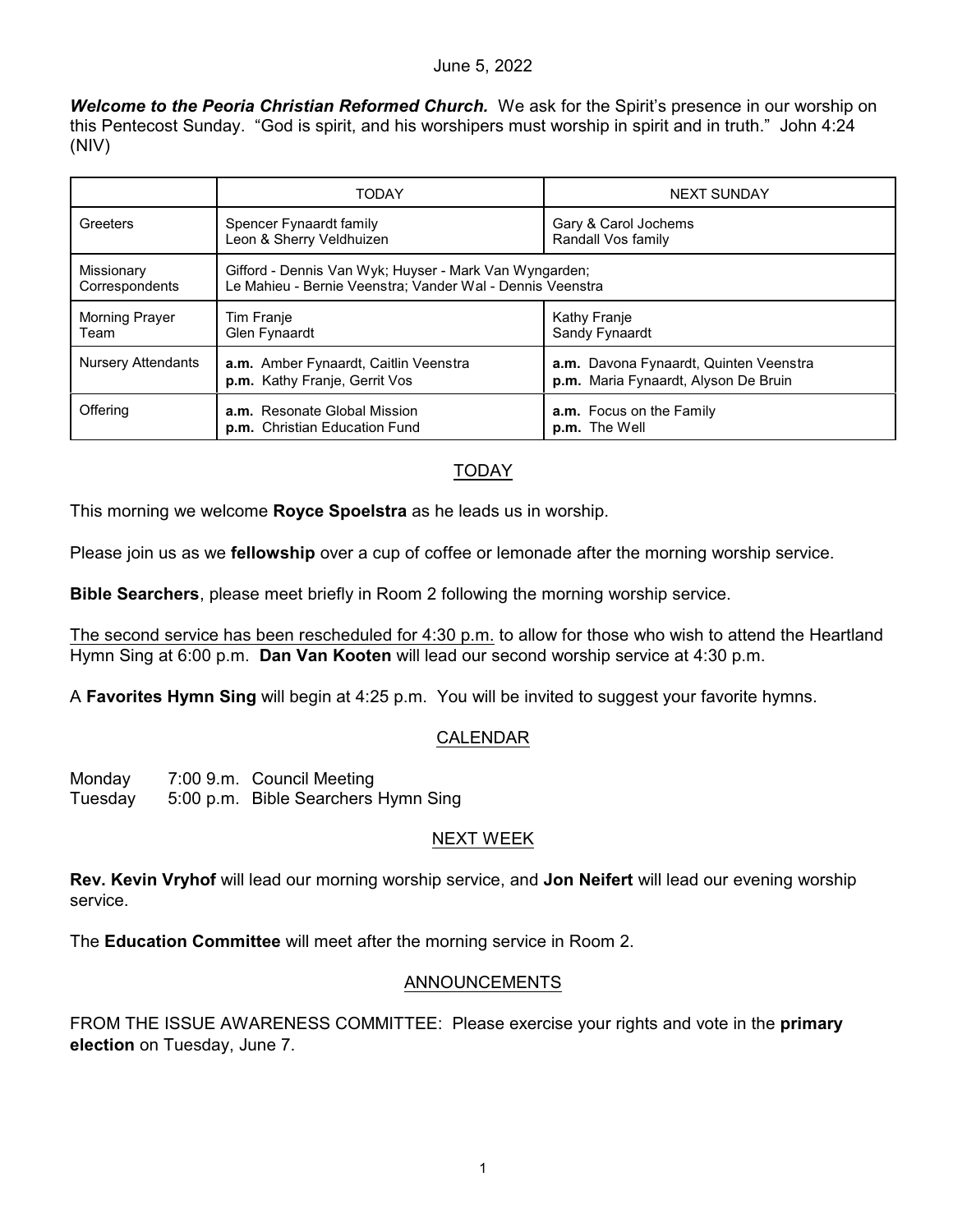Can you help with **VBS** this summer? On the table in the basement is a volunteer sign-up sheet for helping with music, snacks, games, etc. A shepherd and assistant shepherd are needed for each age group to guide the students from station to station. Men, women, and young people who have completed at least  $7<sup>th</sup>$ grade are encouraged to serve our young neighbors at VBS on July 12-15. Thank you for considering this opportunity to help!

The **Peoria GEMS Club** needs helpers to assist our two counselors for next season. An abundant supply of volunteers would allow your commitment to be occasional and not weekly! If you are interested in serving our covenant and community girls or have questions, please contact Pam Klyn.

Since a new(er) copier has been purchased, our previous **copier** is being offered to anyone interested. If you or someone you know could put it to good use, please contact Jim De Bruin.

# **MAY RECEIPTS**:

| Resonate Global Mission \$788.00            |  |
|---------------------------------------------|--|
| Christian Education Fund582.00              |  |
|                                             |  |
| Safe Water International Ministries  845.00 |  |
|                                             |  |
| Wycliffe Bible Translators  581.00          |  |
| Christian Education Fund 607.25             |  |

| Rehoboth Christian School. \$ 680.00   |  |
|----------------------------------------|--|
| Siem Reap Children of Promise 2,460.00 |  |
| Lakeview Bible Camp. 670.00            |  |
| Building Fund 982.00                   |  |
|                                        |  |
| General Fund 19,264.63                 |  |

| Monthly amount needed to fulfill 2022 General Fund budget obligation:      | \$16,204.50 |
|----------------------------------------------------------------------------|-------------|
| Year-to-date amount needed to fulfill 2022 General Fund budget obligation: | \$81,022.50 |
| Year-to-date 2022 General Fund budget receipts:                            | \$75,489.78 |

## **OFFERING SCHEDULE**:

| May 8 a.m. Pella Pro-Life                           | p.m. Safe Water International Ministries |
|-----------------------------------------------------|------------------------------------------|
| May 15 a.m. ReFrame Ministries                      | p.m. Wycliffe Bible Translators          |
| May 22 a.m. Christian Education Fund                | p.m. Rehoboth Christian School           |
| May 29 a.m. Siem Reap Children of Promise Orphanage | p.m. Lakeview Bible Camp                 |
| June 5 a.m. Resonate Global Mission                 | p.m. Christian Education Fund            |
|                                                     |                                          |

#### **JUNE USHERS**:

| East Door  | a.m.: Harlan De Boer, Dan De Bruin, Andrew Veenstra |
|------------|-----------------------------------------------------|
|            | p.m.: Tim Franje, Leon Veldhuizen                   |
| West Door  | a.m.: Dale Rozendaal; p.m.: Mike Vander Hart        |
| Elevator   | a.m.: Ernie Roose; p.m.: Glen Fynaardt              |
| Substitute | a.m.: Jeremy Copenhaver; p.m.: Gary Jochems         |

### CHURCH FAMILY

**Ruth Vande Voort**'s hip replacement surgery went well, and she is recovering at home. Pray for good healing and patience in the process.

Praise God with **Jon and Trista Vander Wal**, who received approval from the PNG government to enter the country and are flying out from Iowa today! Pray for safe travel and a smooth transition as they return to their work in Papua New Guinea.

# DIRECTORY UPDATE: **Cody & Morgan Veach**, \*\*\*\*\*\*\*\*\*\*\*\*\*\*\*\*\*\*\*\*\*